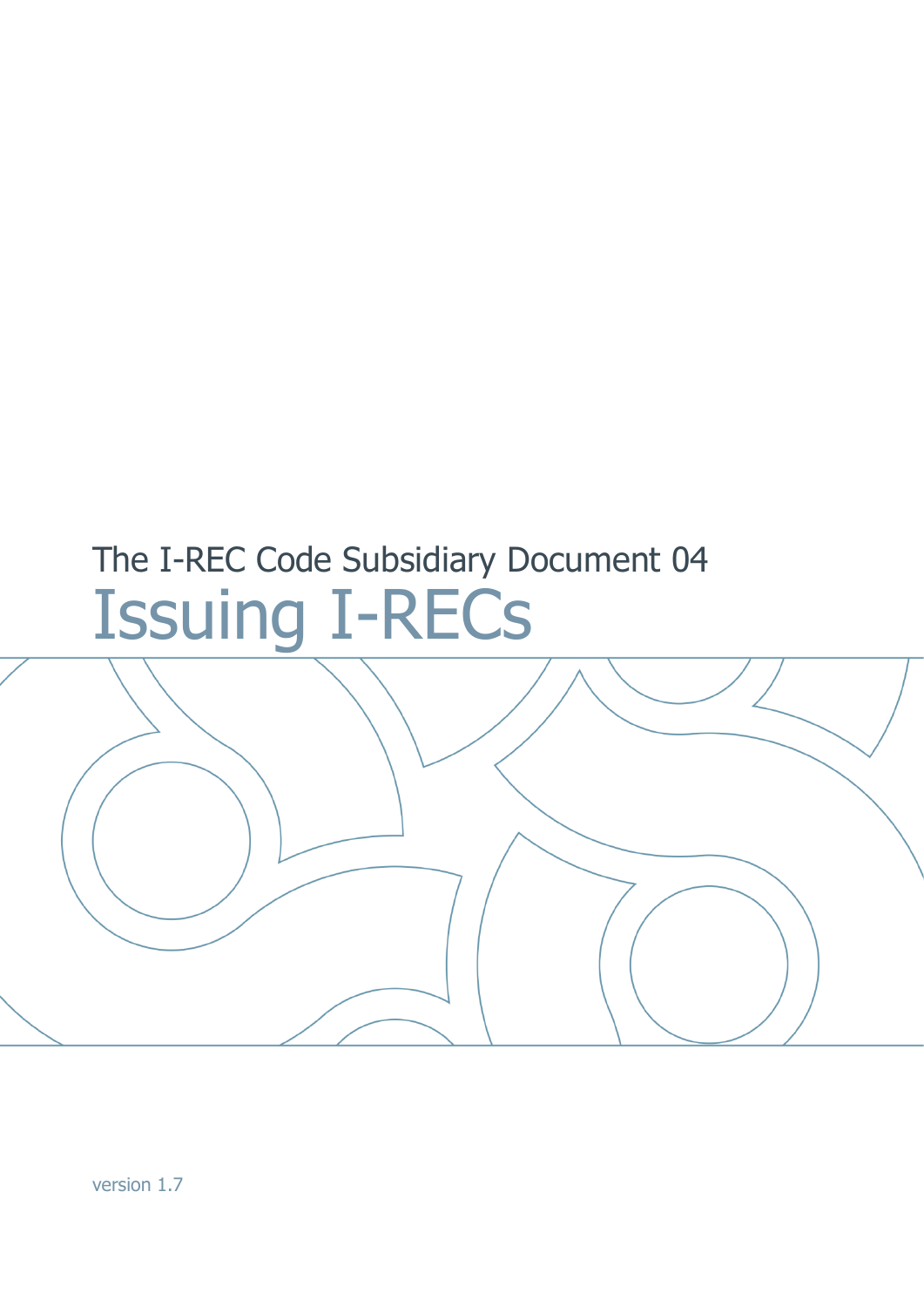

The I-REC Code Subsidiary Document 04 **Issuing I-RECs** Version 1.7

# **Content**

| 1. |     | <b>Introduction</b>                            | 4                       |
|----|-----|------------------------------------------------|-------------------------|
|    | 1.1 | <b>The I-REC Service</b>                       | 4                       |
|    |     | 1.2 The I-REC Code                             | 4                       |
|    |     | 1.3 This Document                              | 4                       |
| 2. |     | <b>Definitions</b>                             | 4                       |
| 3. |     | <b>Process description</b>                     | 4                       |
|    | 3.1 | Context                                        | 4                       |
|    | 3.2 | <b>The Procedure</b>                           | 5                       |
| 4. |     | <b>Direct Evidence</b>                         | 5                       |
|    | 4.1 | <b>Collecting the Evidence</b>                 | 5                       |
|    | 4.2 | <b>Form of Evidence</b>                        | 5                       |
|    |     | 4.3 Verifying the Evidence                     | 6                       |
|    |     | <b>4.4 Production Groups</b>                   | 6                       |
|    | 4.5 | <b>Fuel Consumption Statements</b>             | 6                       |
|    | 4.6 | <b>Presenting the Evidence</b>                 | 6                       |
|    | 4.7 | <b>Pre-Issuing Checks</b>                      | 6                       |
|    |     | 4.8 Co-firing                                  | 7                       |
|    |     | 4.9 Issuing I-RECs                             | $\overline{\mathbf{z}}$ |
|    |     | 4.10 Self-Consumption I-RECs                   | 7                       |
|    |     | 4.11 Service Timing                            | $\overline{\mathbf{z}}$ |
|    |     | <b>4.12 Document Retention</b>                 | 8                       |
| 5. |     | <b>Indirect Evidence</b>                       | 8                       |
|    | 5.1 | <b>Conversion Request</b>                      | 8                       |
|    |     | 5.2 Pre-Issuing Checks                         | 8                       |
|    | 5.3 | <b>Issuing I-RECs</b>                          | 8                       |
|    | 5.4 | <b>Document Retention</b>                      | 8                       |
|    |     | <b>6. Confirmation</b>                         | 8                       |
|    |     | 7. Error Management                            | 8                       |
|    |     | Appendix 1 - Issuing Request Form              | 10                      |
|    |     | <b>Appendix 2 - Production Group Template</b>  | 12                      |
|    |     | <b>Appendix 3 - Fuel Consumption Statement</b> | 13                      |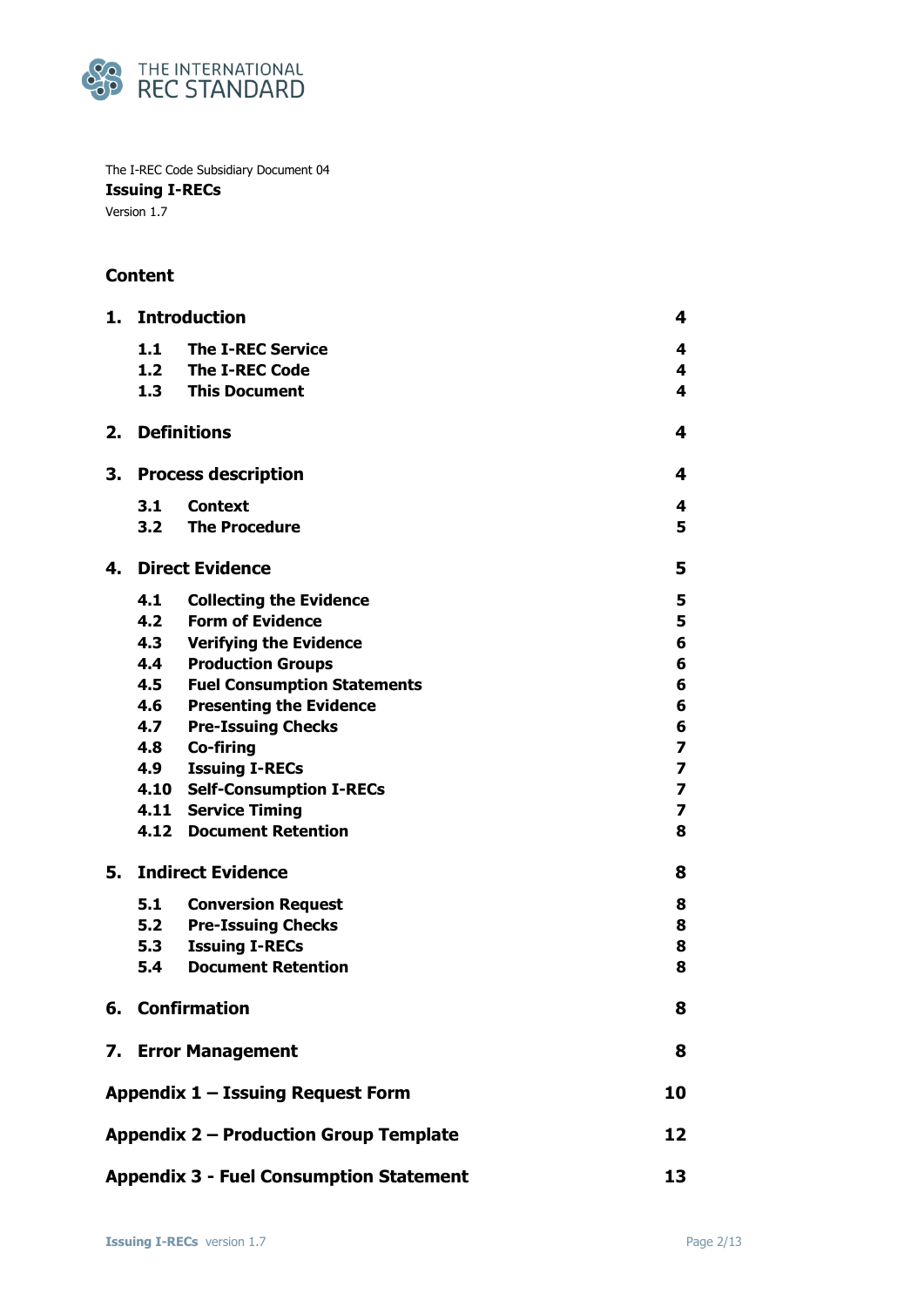

## **Document Control**

| <b>Version</b> | <b>Originator</b> | <b>Approval</b>       | <b>Date</b> |
|----------------|-------------------|-----------------------|-------------|
| 1.0            | C Pooley          | <b>I-REC Services</b> | 01.04.2014  |
| 1.1            | C Pooley          | <b>I-REC Services</b> | 18.11.2014  |
| 1.2            | C Pooley          | <b>I-REC Services</b> | 15.07.2015  |
| 1.3            | C Pooley          | <b>I-REC Services</b> | 13.05.2016  |
| 1.4            | C Pooley          | <b>I-REC Services</b> | 01.04.2017  |
| 1.5            | C Pooley          | <b>I-REC Services</b> | 24.10.2018  |
| 1.6            | C Pooley          | <b>I-REC Services</b> | 23.05.2019  |
| 1.7            | C Pooley          | <b>I-REC Services</b> | 20.08.2019  |

# **Change History**

| <b>Version</b> | <b>Description</b>                                                                                                                                |
|----------------|---------------------------------------------------------------------------------------------------------------------------------------------------|
| 1.0            | Initial issue version                                                                                                                             |
| 1.1            | Clarification of relationship with carbon offsets.                                                                                                |
| 1.2            | Establishing issuing during the Initial Period. (CP2015-02)                                                                                       |
| 1.3            | Application of Residual Mix Deadline Date (CP2016-02)<br>Clarification of file uploading (CP2016-04)<br>Removal of reference to 'Initial Period'. |
| 1.4            | Clarification of how the Residual Mix Deadline Date is applied.                                                                                   |
| 1.5            | Introduction of aggregation in Production Groups (CP2017-04)<br>Introduction of co-firing and Fuel Consumption Statements (CP2017-06)             |
| 1.6            | Housekeeping changes for registry software upgrade (CP 2019-03)                                                                                   |
| 1.7            | Introduction of self-consumption I-RECs (CP 2019-02)                                                                                              |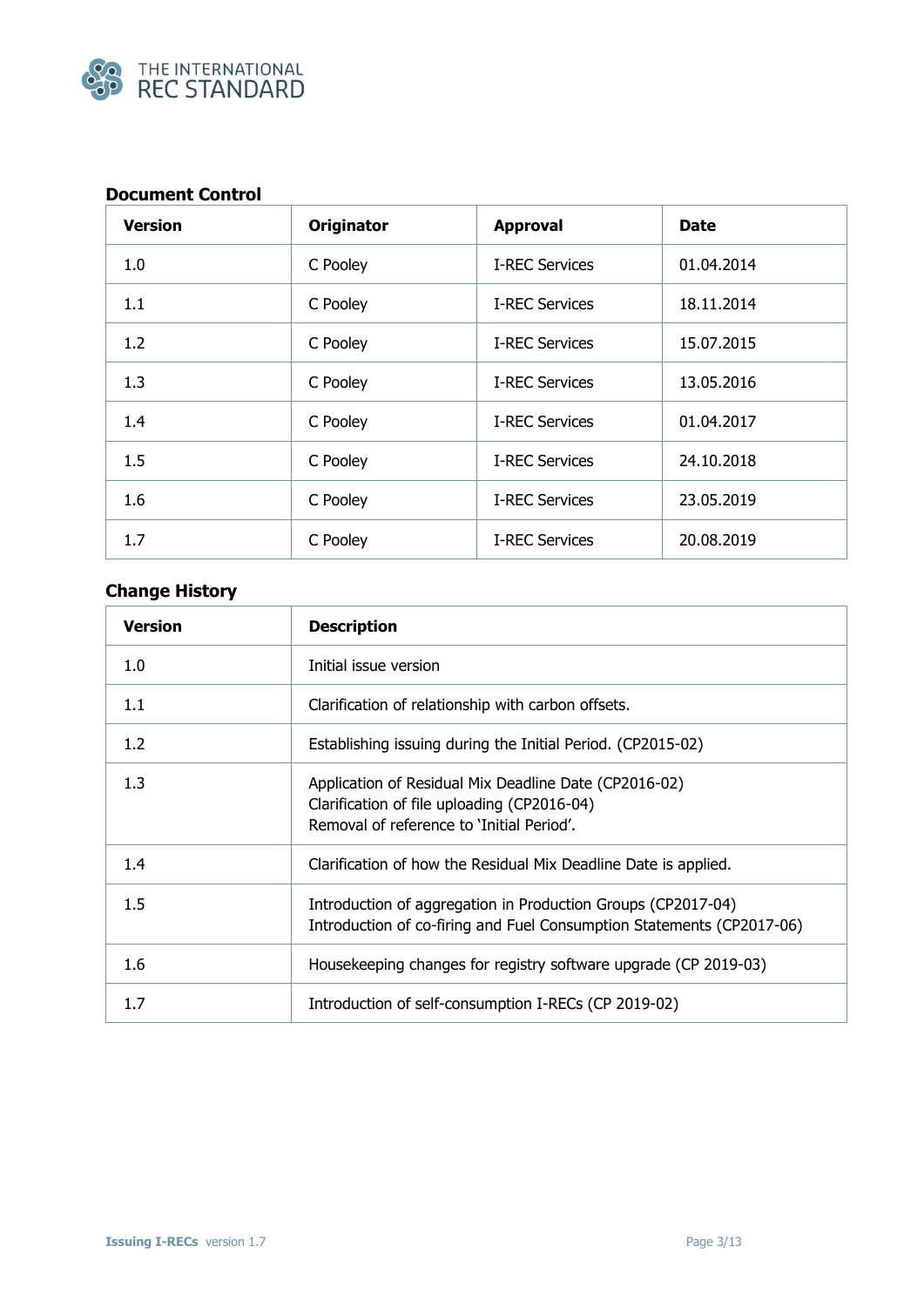

## <span id="page-3-0"></span>**1. Introduction**

#### <span id="page-3-1"></span>**1.1 The I-REC Service**

The I-REC Service is a global electricity environmental attribute tracking system. It is designed to facilitate reliable Scope 2 carbon accounting consistent with various international accounting standards. I-RECs allow all electricity users to make a conscious and evidence-based choice for renewable electricity, in any country around the world.

#### <span id="page-3-2"></span>**1.2 The I-REC Code**

The I-REC Code is a statement of principles and a description of how the I-REC Service operates at high level. Detailed descriptions of procedures are contained in Code Subsidiary Documents such as this document.

#### <span id="page-3-3"></span>**1.3 This Document**

This document sets out the process for Issuing I-RECs into an Account on the I-REC Registry.

#### <span id="page-3-4"></span>**2. Definitions**

Unless specified in the table below, all capitalised terms shall have the meaning ascribed to them in the I-REC Code.

| Term                              | Definition                                                                                                                                                                                                           |
|-----------------------------------|----------------------------------------------------------------------------------------------------------------------------------------------------------------------------------------------------------------------|
| <b>Conversion Request</b>         | A request for Issuing I-RECs using indirect evidence from an<br>Approved Tracking Scheme.                                                                                                                            |
| <b>Fuel Consumption Statement</b> | A document in a standard format which identifies the quantity<br>of each energy input source consumed by a Production Device<br>during a production period stated on an Issue Request for that<br>Production Device. |
| <b>Production Auxiliaries</b>     | Devices that consume some of the energy produced by a<br>Production Device as part of the process of operating that<br>Production Device.                                                                            |

In all cases, the derivatives of the following terms shall be construed accordingly.

## <span id="page-3-5"></span>**3. Process description**

#### <span id="page-3-6"></span>**3.1 Context**

An I-REC can only exist within an Account on the I-REC Registry. An I-REC can only be Issued against the provision of evidence of a production event which has occurred. That evidence can be of direct form, through measurement data relating to a Production Device registered on the I-REC Registry, or it can be indirect through the transfer of information from an Approved Tracking Scheme. An Issuer will review the evidence and will Issue I-RECs in accordance with the I-REC Code and this Code Subsidiary Document.

Once Issued into an Account, an I-REC becomes the property of the I-REC Participant who holds the Account.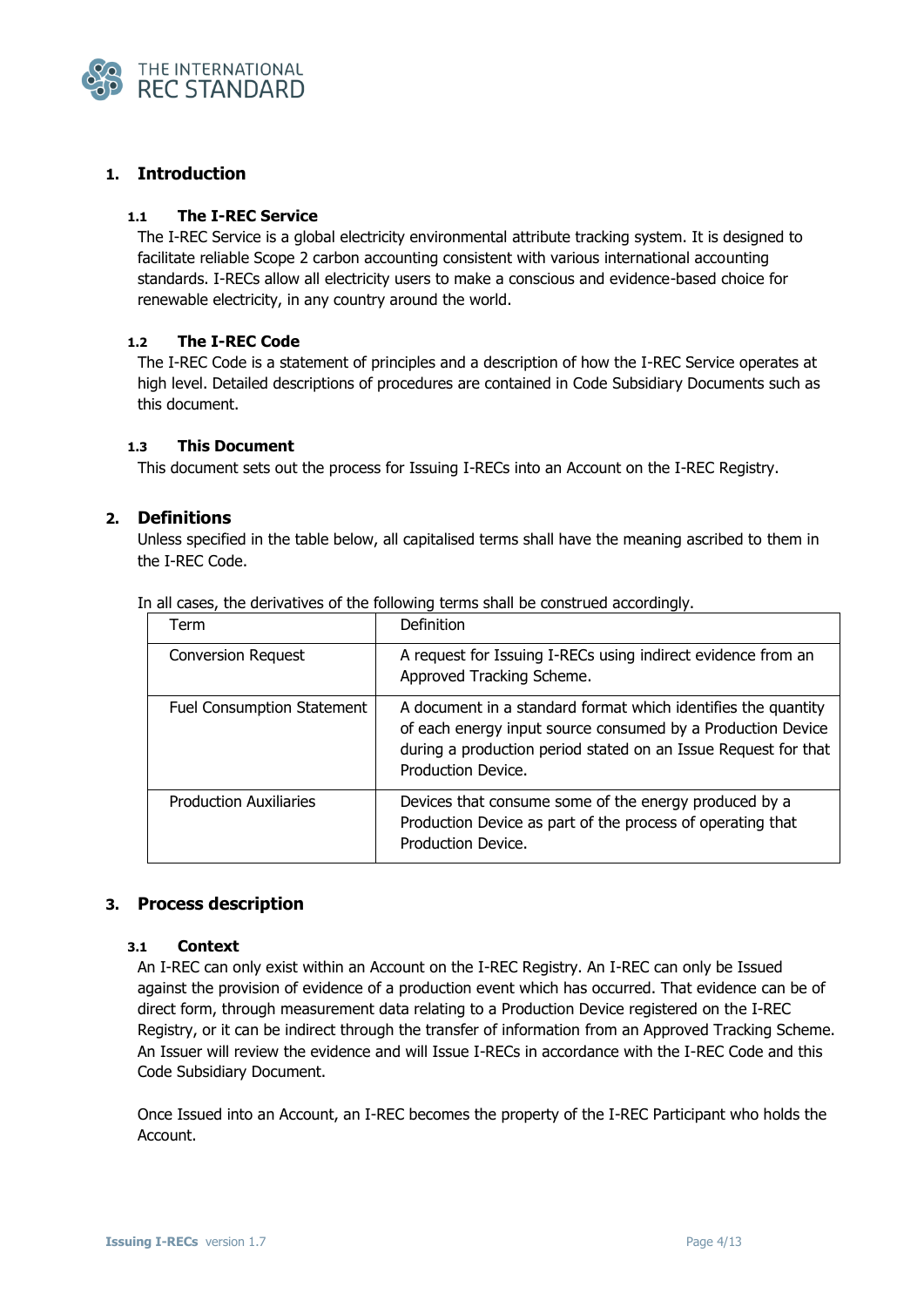

#### <span id="page-4-0"></span>**3.2 The Procedure**

Before a valid Issue Request can be submitted, the Production Device or Production Group to which it relates must be registered on the I-REC Registry, the Account for receiving the I-RECs must also exist on I-REC Registry, and the Registrant must have a current service agreement with an Issuer for that Production Device or Production Group.

The direct evidence procedure begins with the Registrant obtaining the evidence and submitting an Issue Request. The indirect evidence procedure begins with a notification of cancellation from the Approved Tracking Scheme being received by the Issuer. In both cases, the Issuer will review the evidence provided and, if the evidence is accepted, Issue I-RECs into the Account indicated. The process ends with the Issuer confirming the Issue of I-RECs to the Registrant and to the I-REC Participant into whose Account the I-RECs have been Issued.

#### <span id="page-4-1"></span>**4. Direct Evidence**

#### <span id="page-4-2"></span>**4.1 Collecting the Evidence**

Measurement evidence for the output of a Production Device or Production Group for a production period must be gathered and validated by an independent person. A production period can be any duration, but is not normally less than 1 calendar month or greater than 12 calendar months.

#### <span id="page-4-3"></span>**4.2 Form of Evidence**

The I-REC Code observes a hierarchy of evidence:

- a. For a Production Device or Production Group which is connected to a national electricity network, the evidence should be electricity market settlements metering data.
- b. Where such electricity market settlement data is not available, appropriate metering data which has not been through settlement validation may be accepted.
- c. Where metering data is not available, measured volume documentation for the periodic commercial/legal energy transfer from the generator to another person may be accepted.
- d. If none of (a), (b), or (c) is feasible, a system of measurement approved by I-REC Services can be used.

The Registrant must give the reason for using evidence that is in any category above, except (a), unless prior approval has been granted by I-REC Services.

Approval of methods under (c) or (d) above will be granted by I-REC Services if the following criteria are satisfied:

- i. The measured volume is agreed by the purchaser of the energy or an independent auditor.
- ii. The measured volume cannot be claimed by another person.
- iii. The measurement process is a reasonable representation of the volume produced by the Production Device or Production Group during the production period identified.

The measured volume should be given to the nearest whole kWh.

The measured volume is determined as the active energy which is available for use by consumers which are not Production Auxiliaries. Where metering exists and energy inflows from a network to a Production Device and its Production Auxiliaries are measured independently from energy outflows to the network from that Production Device, only the outflow measurement is used to evaluate the measured volume.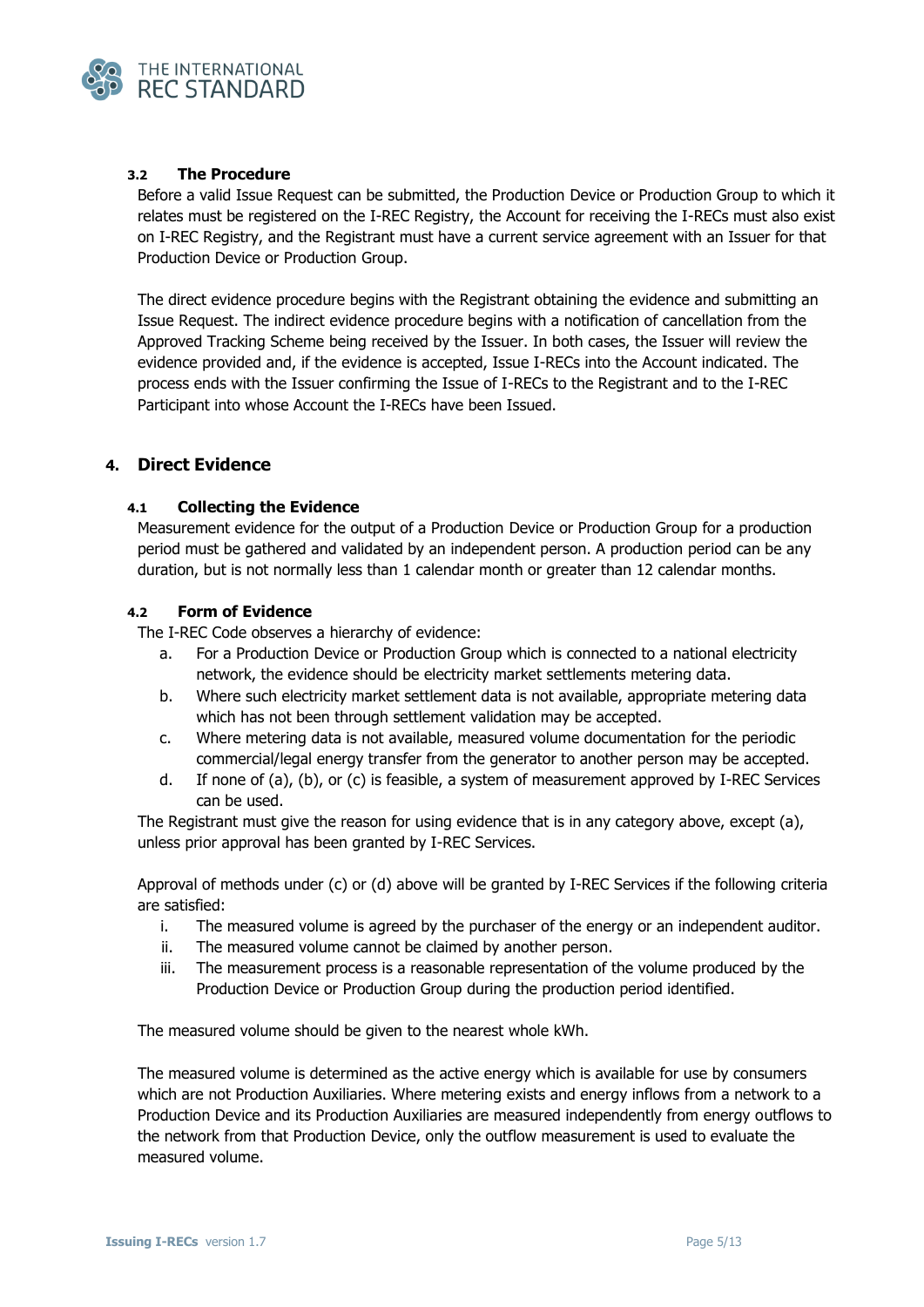

A period of net electricity inflow can be counted as zero metered volume for the purposes of I-REC, but this must apply to the entire production period if the site is metered on net power flows.

#### <span id="page-5-0"></span>**4.3 Verifying the Evidence**

Verification of measured volume takes place within the electricity settlement process where such a process is available. In this case, the Production Auditor is deemed to be the relevant settlements authority and no Production Auditor signature is required on the Issue Request. Where settlement validated data is not available, a Production Auditor will make an independent verification of the measurement data such that the Issuer can be confident that the generation event

#### <span id="page-5-1"></span>**4.4 Production Groups**

Aggregation of measurement data for a Production Group must be done using an I-REC template which can be found in Appendix 2 – [Production Group Template](#page-11-0) or downloaded from the I-REC website and/or an Issuer's website.

has occurred as described by the volume data and that no evidence of data tampering exists.

Measurement data for each Installation within a Production Group must extend to at least the whole of the production period to which the Issue Request relates. Where the measurement data is not produced at or below a single day, the measured volume for an Installation must be adjusted down to the start and end dates of the production period for each day by the daily average volume over the period for which the measured volume evidence is provided for that Issue Request.

#### <span id="page-5-2"></span>**4.5 Fuel Consumption Statements**

Where a Production Device is Co-firing, a completed Fuel Consumption Statement must be submitted with each Issue Request. A template for a Fuel Consumption Statement can be found in [Appendix 3 -](#page-12-0) [Fuel Consumption Statement](#page-12-0) and can be downloaded from the Issuer's website.

#### <span id="page-5-3"></span>**4.6 Presenting the Evidence**

The Registrant must submit a completed Issue Request and, if required, a Fuel Consumption Statement or a Production Group template to the Issuer with whom he has a service agreement via the registry. A sample of the Issue Request form can be found in Appendix  $1 -$  Issuing Request Form. It must be completed in English and appropriate supporting evidence provided where requested by uploading files, including an image file of the signed form from Appendix 1, attached to the Issue Request. It is the Registrant's responsibility to provide the evidence to the Issuer in a timely manner.

#### <span id="page-5-4"></span>**4.7 Pre-Issuing Checks**

On receipt of an Issue Request that is complete and duly authorised. The Issuer will check, to the extent possible, that the measured volume has not been presented to any other system for the purposes of carbon attribute tracking. Any queries will be passed back to the Registrant.

In the case of requests made prior to the first Residual Mix Deadline Date, the production period stated in the Issue Request must start no earlier than thirteen (13) calendar months from the date of Issue of the relevant I-RECs. In the case of requests made on or after the Residual Mix Deadline Date, the production period must not contain any part of the preceding calendar year.

Any residual kWh of measured volume remaining after Issuing for the period immediately preceding (ie. no gap) that of the current Issue Request can be added to the measurement volume of the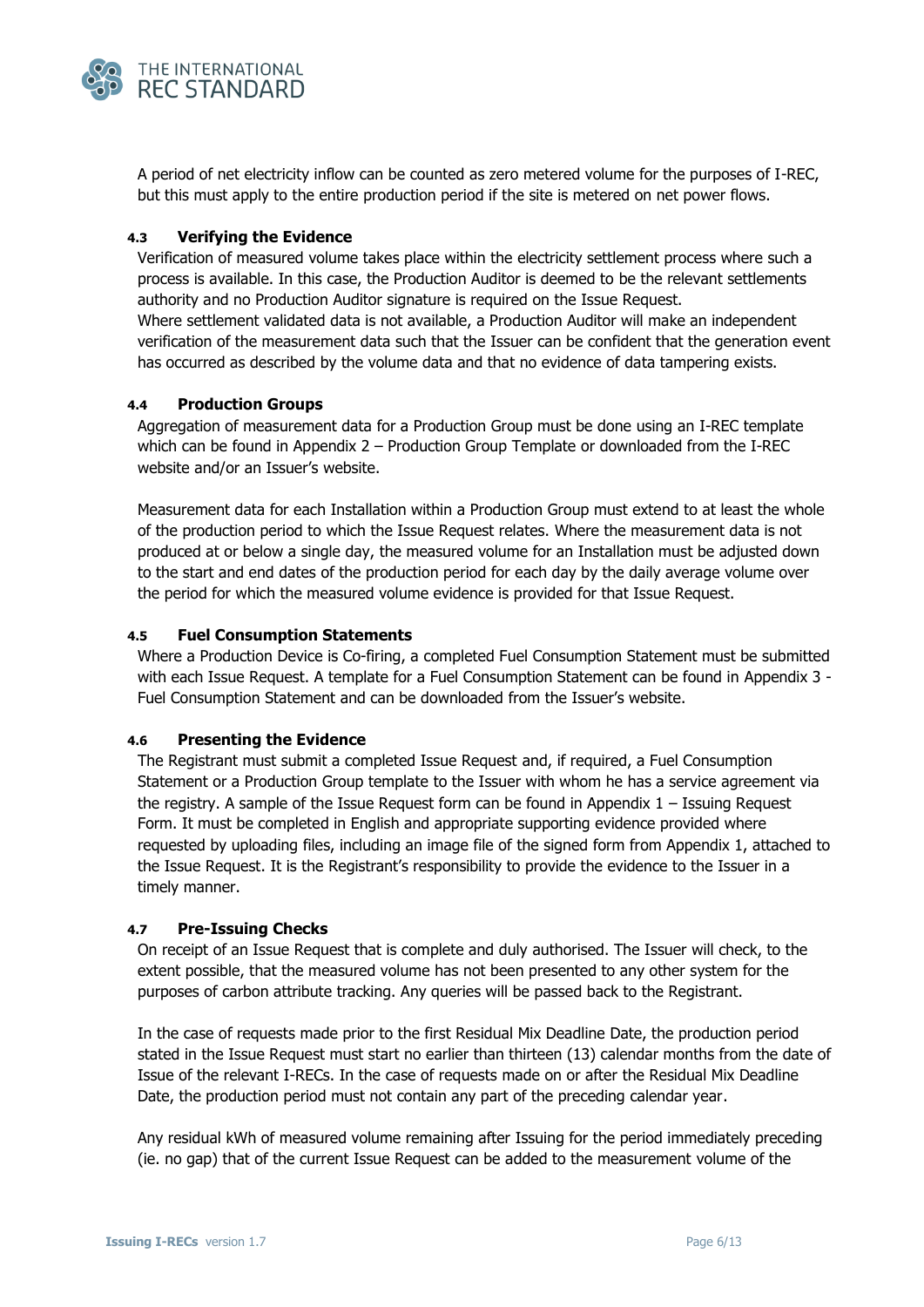

current Issue Request. The number of I-RECs to be Issued will be the number of whole MWh in this summation.

I-RECs will not be Issued where the Registrant is in default of payment terms with the Issuer in relation to the I-REC Service.

#### <span id="page-6-0"></span>**4.8 Co-firing**

The Issuer will calculate the volume of I-RECs to be Issued based on the data provided in the Fuel Consumption Statement and using the following formula:

$$
L = \frac{\sum_{i}^{j} M^{i} \chi C^{i}}{\sum_{i}^{n} M^{i} \chi C^{i}}
$$

Where:

L is the renewable energy output fraction M is the mass of a fuel input i

C is the calorific value of a fuel input i

i to j are renewable fuel inputs

j+1 to n are fossil fuel inputs

The corresponding volume of I-RECs to be issued is L\*MWh.

#### <span id="page-6-1"></span>**4.9 Issuing I-RECs**

When the Issuer is satisfied that I-RECs Issued in respect of the evidence provided will be a unique representation of the environmental attributes of the measured volume, he will create a record on the I-REC Registry signifying that the appropriate number of I-RECs have been Issued.

If the Registrant has retained the right to obtain carbon offsets or emissions reduction certificates for the same MWh, this will be identified on the record on the I-REC Registry.

#### <span id="page-6-2"></span>**4.10 Self-Consumption I-RECs**

Where a Registrant is requesting the Issue of an I-REC for consumption within his own business group, he should identify the receiving Account on the Issue Request as an Account held by the Issuer for Redemptions. The Issued I-REC must carry a marker identifying it as a self-consumption I-REC. An I-REC marked for self-consumption cannot enter any trading Account held by a Participant. Volume evidence for the consumption site must also be submitted with the Issuing Request.

The Issuer and I-REC Services must be satisfied that the following criteria have been met:

- The consumer and the Production Device must each be at least 51% equity owned by a common holding company.
- The consumer site and the location of the Production Device must be in the same country.
- The metering data evidence for the consumer has been independently verified to at least the standard of the production volume evidence.
- The volume of I-RECs requested does not exceed the volume of consumption.

#### <span id="page-6-3"></span>**4.11 Service Timing**

The Issuer will normally Issue I-RECs within 5 business days of receiving a complete Issue Request with appropriate supporting evidence. The Registrant should notify I-REC Services if an Issuer has failed to meet this service level.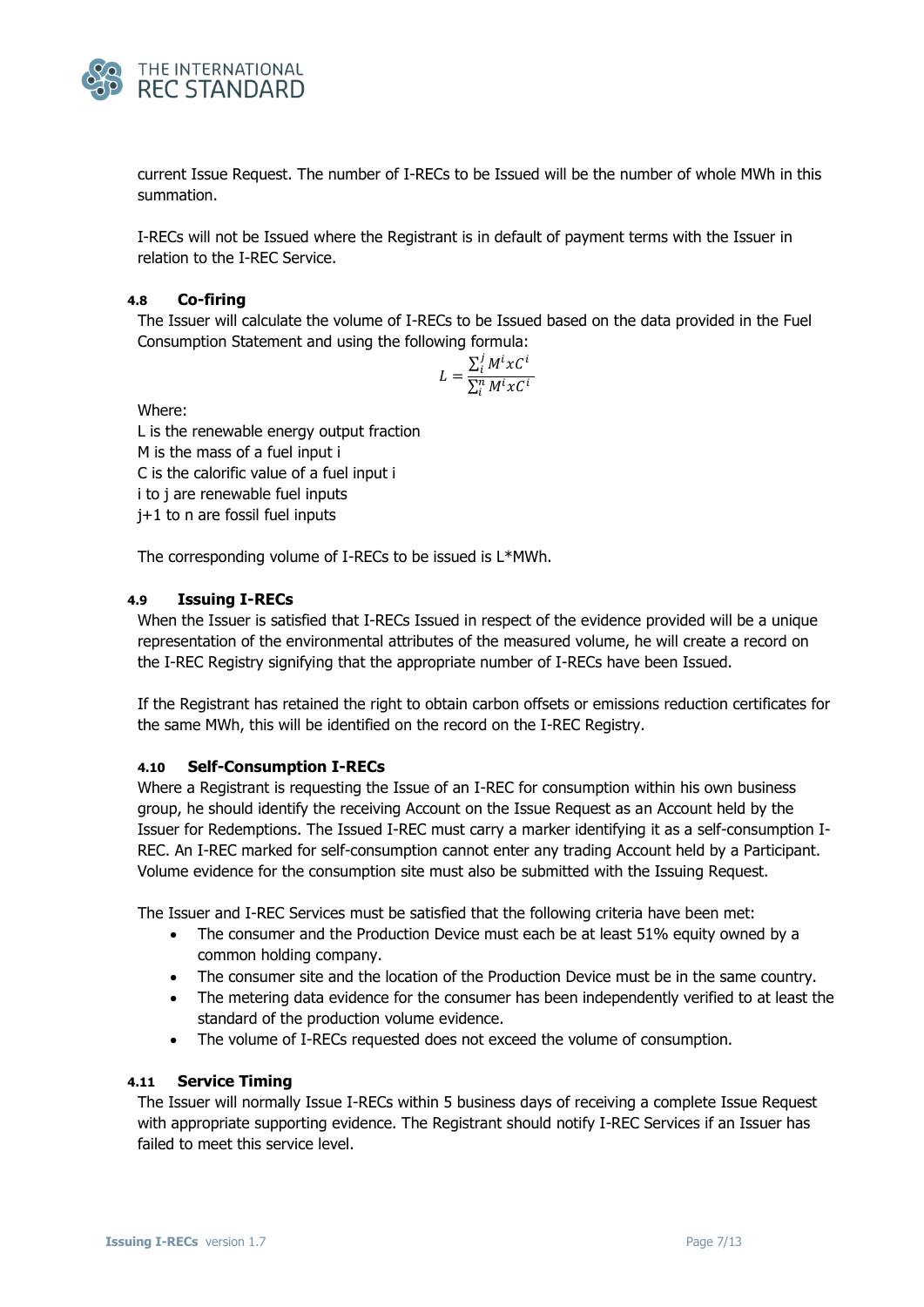

#### <span id="page-7-0"></span>**4.12 Document Retention**

The Issuer will store all documentation in relation to the Issued I-RECs in the designated area of the I-REC Registry.

## <span id="page-7-1"></span>**5. Indirect Evidence**

Indirect evidence is provided by an Approved Tracking Scheme (ATS). The precise detail of the transfer will depend on the ATS and its exit procedures. However there are general principles which must be followed.

#### <span id="page-7-2"></span>**5.1 Conversion Request**

A Conversion Request must be submitted to the Issuer managing the interface with the relevant ATS. This request may be automated and will be defined in the Approved Tracking Scheme Interface Protocol for that ATS.

#### <span id="page-7-3"></span>**5.2 Pre-Issuing Checks**

The Issuer must satisfy himself that he has adequate information to securely Issue I-RECs into the correct Account. All certificates from the ATS must have been made no longer valid for transfer within that ATS by cancellation or similar process as stated in the Approved Tracking Scheme Interface Protocol for that ATS. Where the information from the ATS identifies a consumer beneficiary, the I-RECS must be Issued into an Account that is recognisably the same organisation.

#### <span id="page-7-4"></span>**5.3 Issuing I-RECs**

When the Issuer is satisfied that I-RECs Issued in respect of the evidence provided will be a unique representation of the environmental attributes of the volume, he will create a record on the I-REC Registry using data from the ATS certificates signifying that the appropriate number of I-RECs have been issued.

#### <span id="page-7-5"></span>**5.4 Document Retention**

The Issuer will store all documentation in relation to the Issued I-RECs in the designated area of the I-REC Registry.

#### <span id="page-7-6"></span>**6. Confirmation**

On completion of the Issuing process, the Issuer will notify the receiving Account holder that the I-RECs have been Issued.

#### <span id="page-7-7"></span>**7. Error Management**

In the event of an error being identified subsequent to the Issue of an I-REC, but before it has been redeemed, I-REC Services will withdraw the I-REC concerned and notify the I-REC Participant in whose Account the I-REC exists. Following withdrawal, replacement I-RECS may be Issued by the originating Issuer or I-REC Services.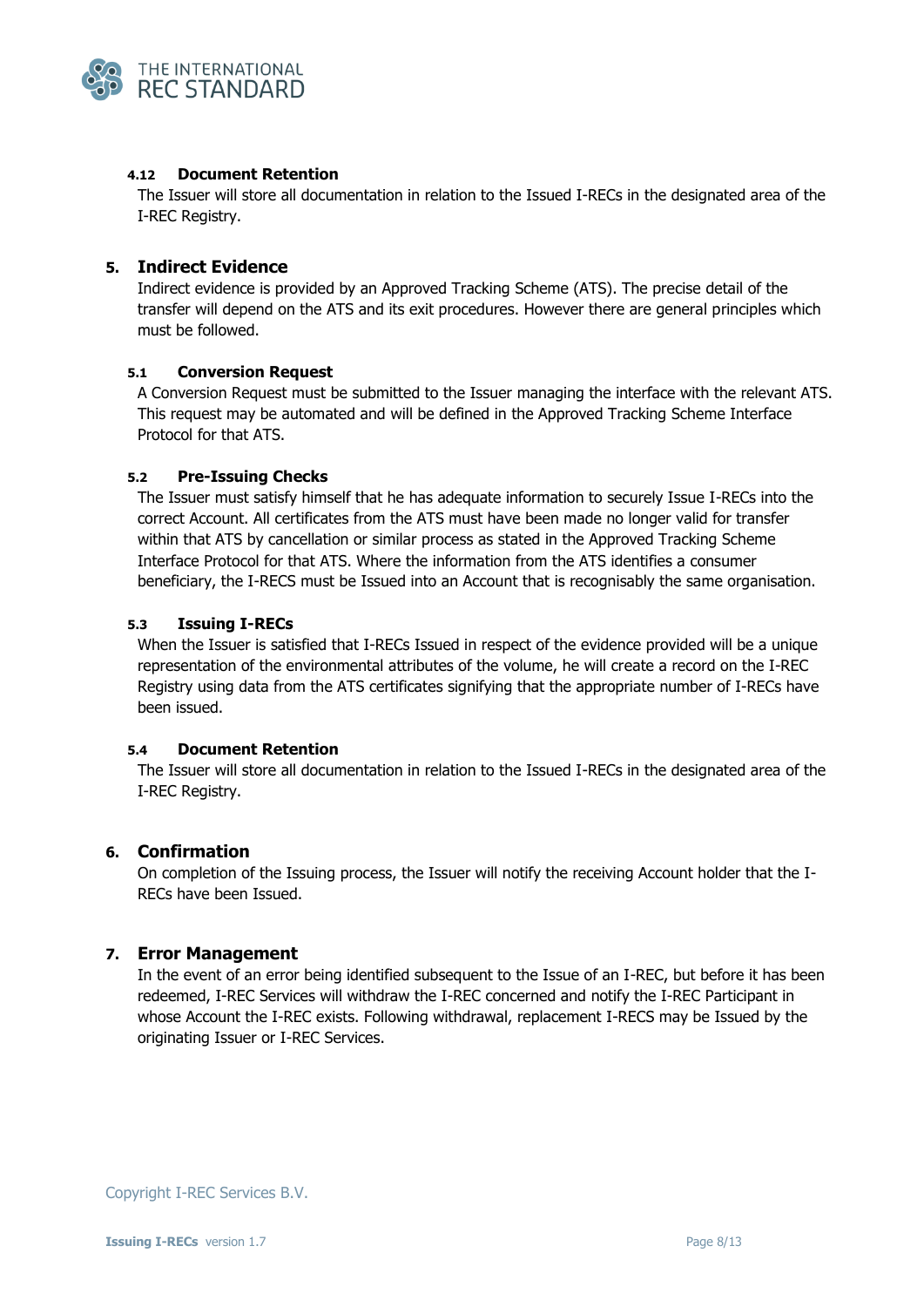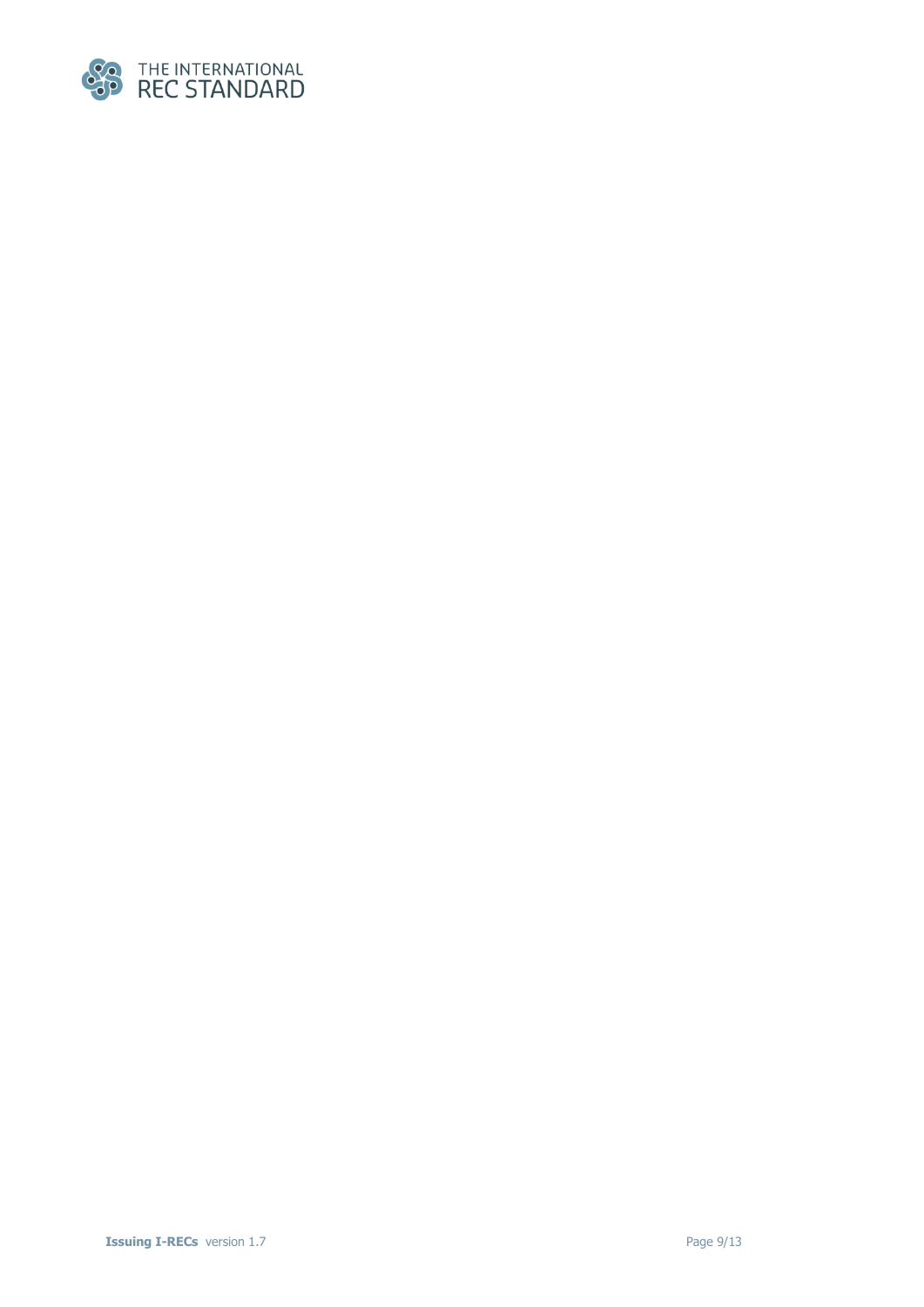

# <span id="page-9-0"></span>**Appendix 1 – Issuing Request Form**

| <b>Registrant and Device details</b>                                                                                |                                                 |               |  |  |  |
|---------------------------------------------------------------------------------------------------------------------|-------------------------------------------------|---------------|--|--|--|
| Registrant name:                                                                                                    | Registrant Id:                                  |               |  |  |  |
| Production Device/<br><b>Production Group:</b>                                                                      | Production<br>Device/Production<br>Group Id:    |               |  |  |  |
| Labelling<br>scheme(s):                                                                                             | Last registration<br>date:                      |               |  |  |  |
| <b>Production details</b>                                                                                           |                                                 |               |  |  |  |
| <b>Production Period</b><br><b>Start Date:</b><br>(dd.mm.yyyy)                                                      | <b>Total kWh</b><br>Produced in this<br>period: |               |  |  |  |
| <b>Production Period</b><br>End Date:<br>(dd.mm.yyyy)                                                               | Percentage of<br>eligible total<br>applied for: |               |  |  |  |
| <b>Evidence details</b>                                                                                             |                                                 |               |  |  |  |
| Type a: Settlement Metering data                                                                                    | Attached Y/N*                                   |               |  |  |  |
| Type b: Non-settlement Metering data                                                                                | Attached Y/N*                                   |               |  |  |  |
| Type c: Measured Volume Transfer documentation                                                                      | П                                               | Attached Y/N* |  |  |  |
| Type d: Other                                                                                                       | $\Box$                                          | Attached Y/N* |  |  |  |
| <b>Receiving account details</b>                                                                                    |                                                 |               |  |  |  |
|                                                                                                                     | I-REC Participant name:                         |               |  |  |  |
| Account number:                                                                                                     |                                                 |               |  |  |  |
| <b>National statistics</b>                                                                                          |                                                 |               |  |  |  |
| Is the production of this electricity counted towards a national, sub-national<br>Yes/No*<br>or regulatory target ? |                                                 |               |  |  |  |
| <b>Public consumption obligation</b>                                                                                |                                                 |               |  |  |  |
| Is any of this production subject to a public consumption obligation?<br>Yes/No*                                    |                                                 |               |  |  |  |

\*Delete as appropriate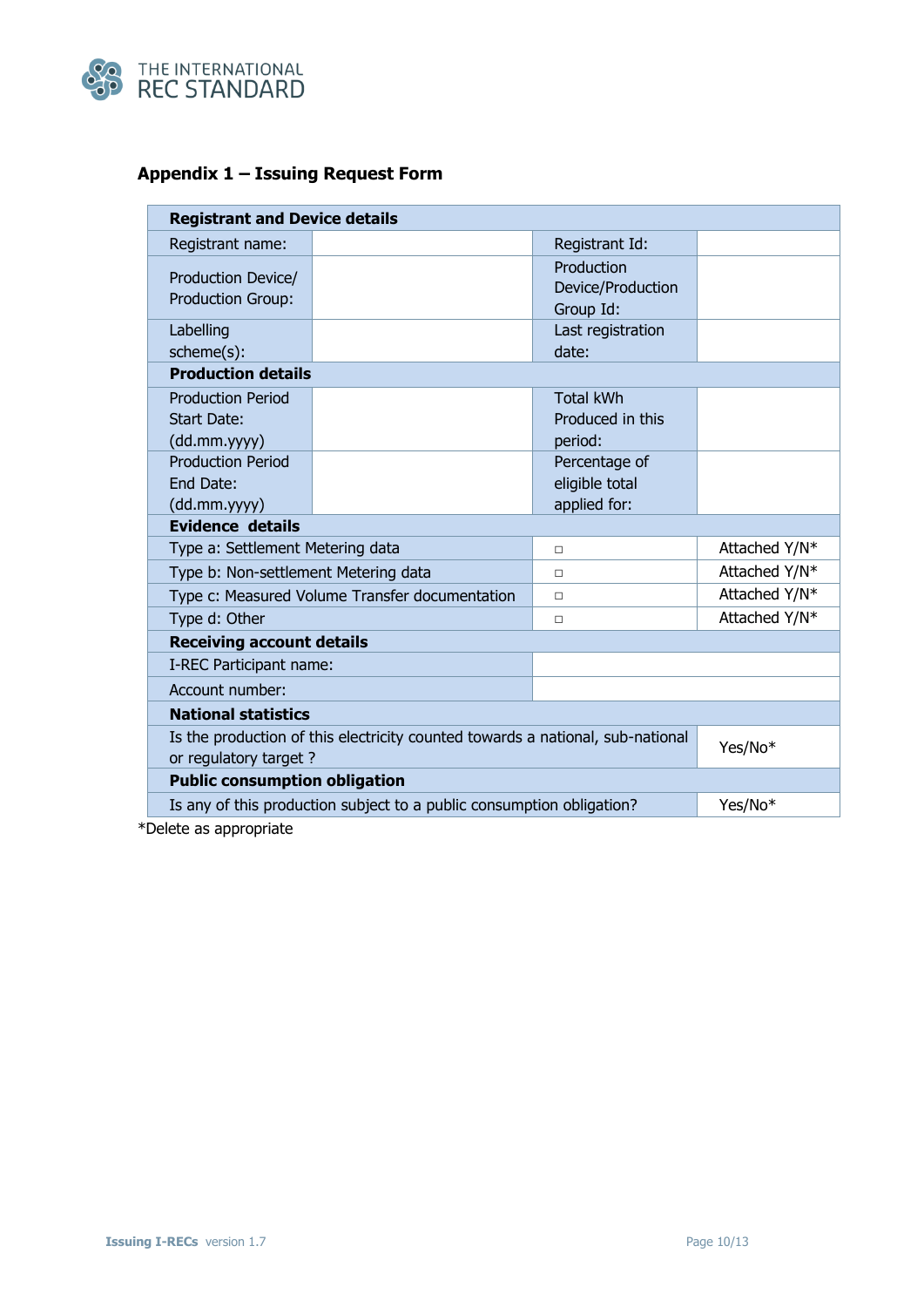

| <b>Carbon Offsets</b>                                                                         |         |
|-----------------------------------------------------------------------------------------------|---------|
| Do you retain the right to obtain emissions reduction certificates or                         | Yes/No* |
| carbon offsets for the energy nominated in this Issue Request?                                |         |
| If no, the Registrant warrants that the energy for which I-REC certificates are being applied |         |
| has not and will not be submitted for any emissions reduction certificate or carbon offset.   |         |
|                                                                                               |         |

In signing, the Registrant warrants that the energy for which I-REC certificates are being applied has not and will not be submitted for any other energy attribute tracking methodology.

With the specific exception of the carbon offsets, if exercised as 'yes' above, the Registrant also warrants that to the best of his knowledge, the consumption attributes contained within any I-REC certificate Issued in association with this request (including all rights to the specific electricity and/or emissions for the reporting of any indirect carbon account purposes) are not delivered to any other body either directly or in-directly without the component I-REC certificate. This includes but is not limited to electricity supply companies or the national governments.

The undersigned Production Auditor has reviewed this Issue Request and has no material reason to doubt the correctness of the evidence to support the measured volume.

| <b>Production Auditor</b>                        |  |  |  |  |
|--------------------------------------------------|--|--|--|--|
| Signature   Date                                 |  |  |  |  |
| Print organisation name and name<br>of signatory |  |  |  |  |
| <b>Registrant</b>                                |  |  |  |  |
| Signature   Date                                 |  |  |  |  |
| Print name and role of signatory                 |  |  |  |  |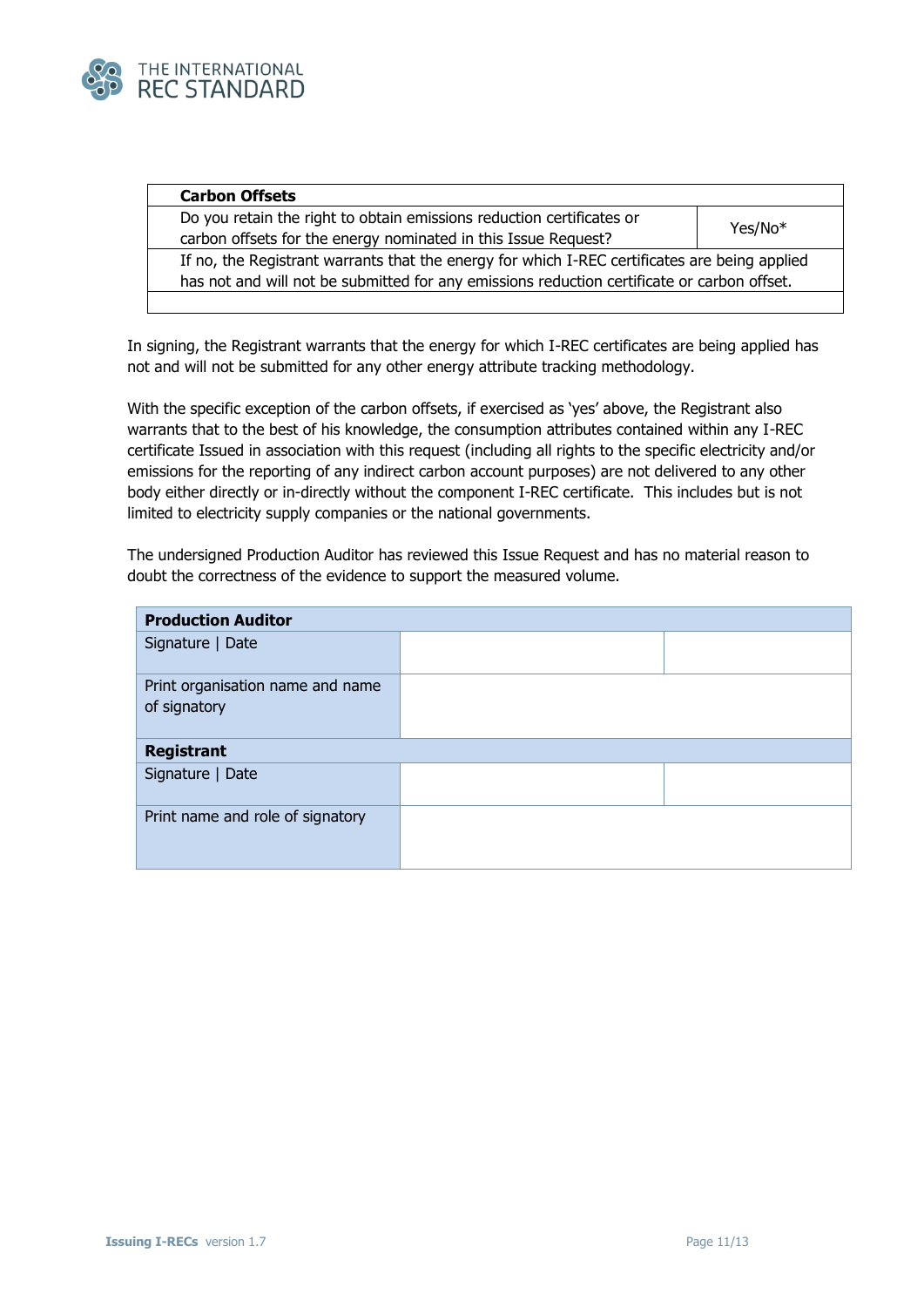

The I-REC Code Subsidiary Document 04 **Issuing I-RECs** Version 1.7

# **Appendix 2 – Production Group Template**

<span id="page-11-0"></span>

|              | <b>Production Group Name</b>       |                |                              |                         |                               | <b>Issue Request Start Date</b> |                        |                       |                        |                        |
|--------------|------------------------------------|----------------|------------------------------|-------------------------|-------------------------------|---------------------------------|------------------------|-----------------------|------------------------|------------------------|
|              |                                    |                |                              |                         | <b>Issue Request End Date</b> |                                 |                        |                       |                        |                        |
|              |                                    |                |                              |                         |                               |                                 |                        |                       |                        |                        |
|              |                                    |                |                              |                         |                               | <b>Opening Read</b>             |                        |                       | <b>Closing Read</b>    |                        |
| <b>Count</b> | <b>Installation</b><br><b>Name</b> | <b>Address</b> | Village/<br><b>Town/City</b> | <b>Capacity</b><br>(kW) | <b>Meter id</b>               | <b>Value</b><br>(kWh)           | Date of<br><b>Read</b> | <b>Value</b><br>(kWh) | Date of<br><b>Read</b> | <b>Volume</b><br>(kWh) |
|              |                                    |                |                              |                         |                               |                                 |                        |                       |                        |                        |
|              |                                    |                |                              |                         |                               |                                 |                        |                       |                        |                        |
| .            |                                    |                |                              |                         |                               |                                 |                        |                       |                        |                        |
|              |                                    |                |                              |                         |                               |                                 |                        |                       |                        |                        |